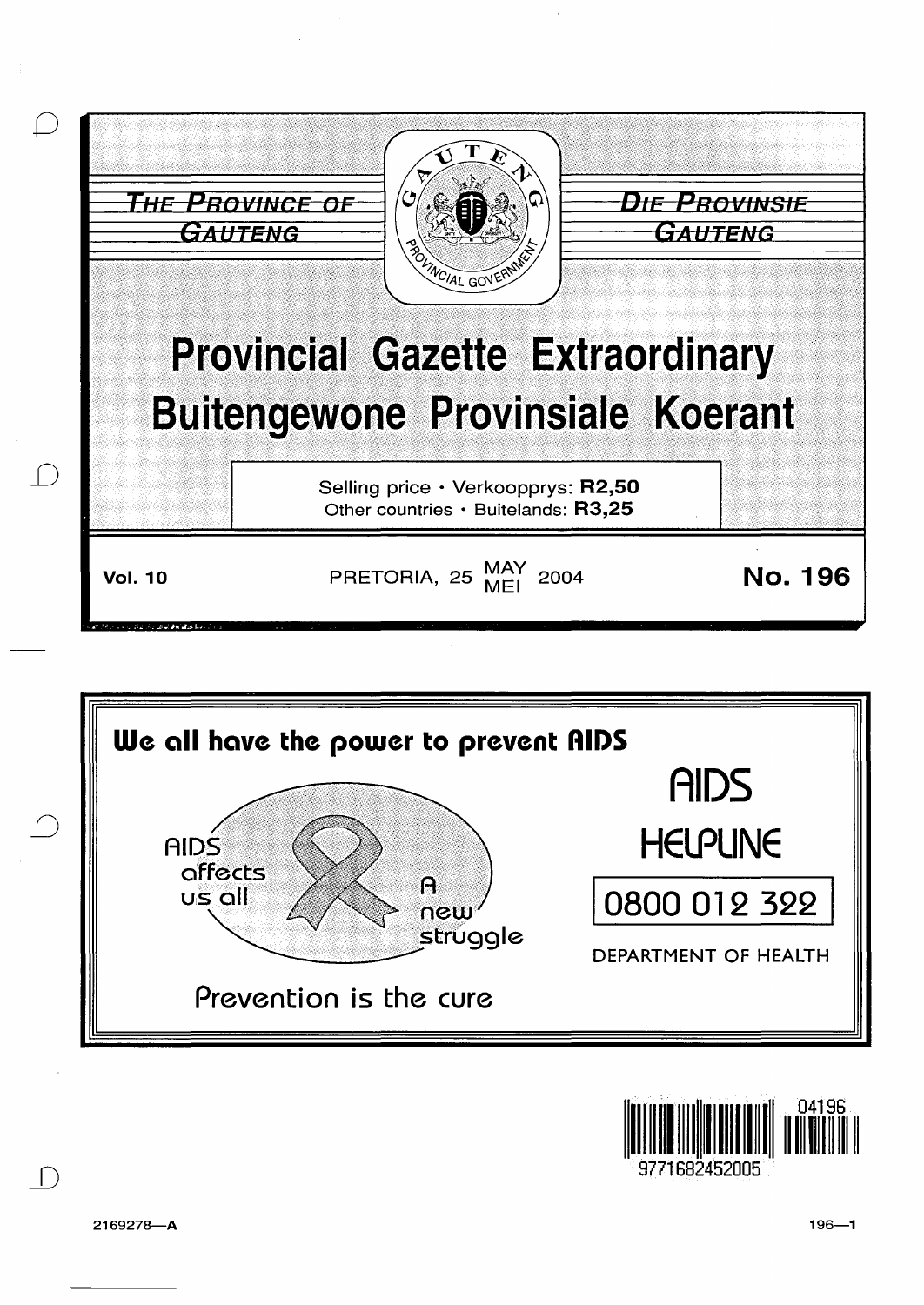$\bar{\beta}$ 

|                | <b>CONTENTS • INHOUD</b> |             |                |
|----------------|--------------------------|-------------|----------------|
| No.            |                          | Page<br>No. | Gazette<br>No. |
|                | <b>GENERAL NOTICE</b>    |             |                |
| General Notice |                          |             |                |
| 1616           |                          | з           | 196            |

 $\sim$  $\alpha$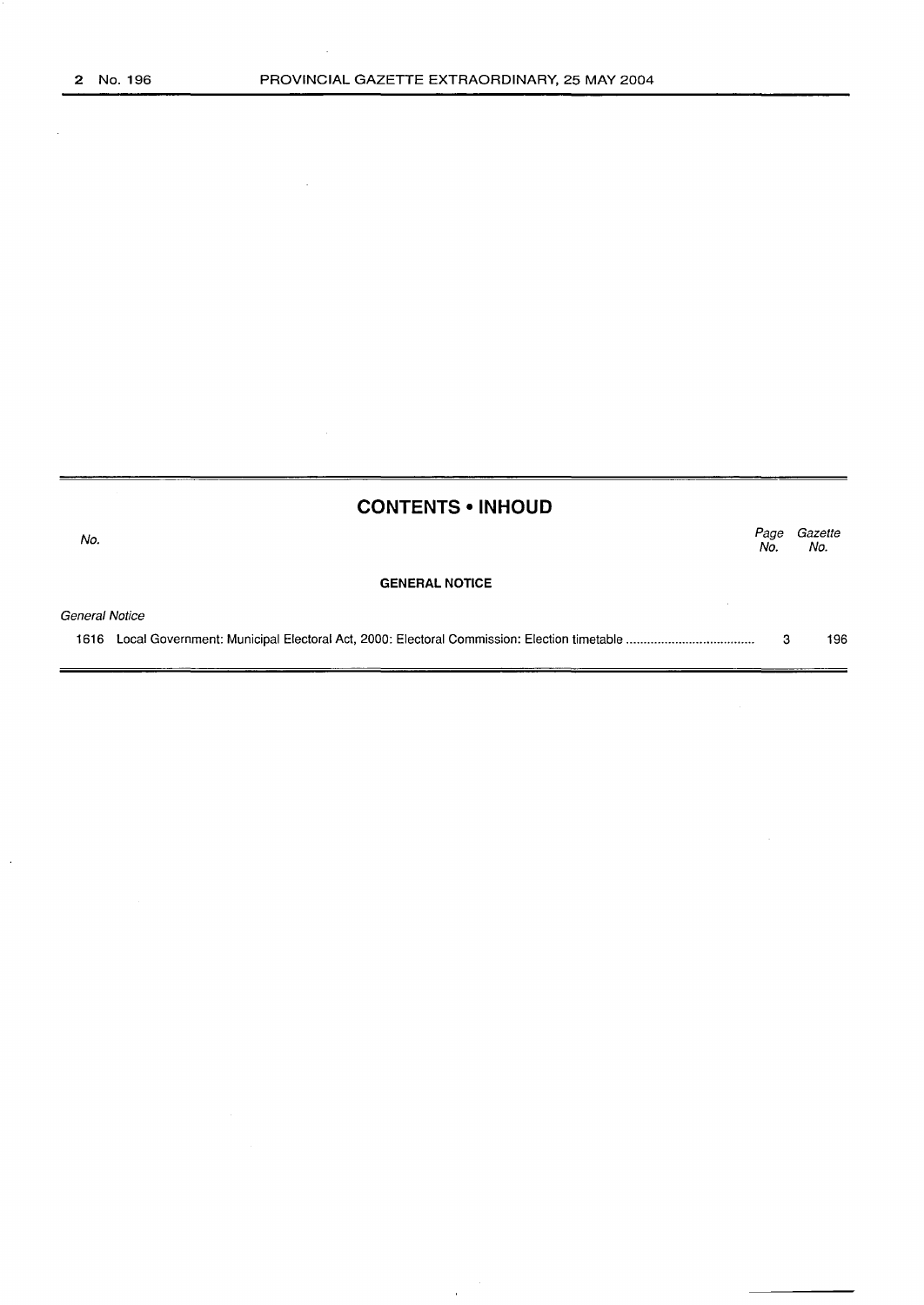# GENERAL NOTICE

#### NOTICE 1616 OF 2004

## ELECTORAL COMMISSION

## ELECTION TIMETABLE

The Electoral Commission hereby gives notice that it has in terms of section 11 of the Local Government : Municipal Electoral Act, 2000, compiled the election timetable set out below to apply to the municipal by-elections to be held on 23 June 2004 in respect of Ward 4 of the Nokeng Tsa Taemane Local Municipality [GT0281] as proclaimed by General Notice number 1610 of 2004 as published in the Provincial Gazette Extraordinary of the Gauteng Province, No. 186 of 24 May 2004; Wards 70 and 89 of the City of Johannesburg Metropolitan Municipality as proclaimed by General Notice number 1611 of 2004 as published in the Provincial Gazette Extraordinary of the Gauteng Province, No. 190 of 24 May 2004; Ward 4 of the Mogale City Local Municipality [GT411] as proclaimed by General Notice number 1612 of 2004 as published in the Provincial Gazette Extraordinary of the Gauteng Province, No. 191 of 24 May 2004; Wards 1, 44 and 69 of the City of Tshwane Metropolitan Municipality as proclaimed by General Notice number 1613 of 2004 as published in the Provincial Gazette Extraordinary of the Gauteng Province, No. 192 of 24 May 2004; Ward 24 of the Merafong City Local Municipality [CBLCS] as proclaimed by General Notice number 1614 of 2004 as published in the Provincial Gazette Extraordinary of the Gauteng Province, No. 193 of 24 May 2004 as well as Wards 66, 76 and 77 of the Ekurhuleni Metropolitan Municipality as proclaimed by General Notice number 177 of 2004 as published in the Provincial Gazette Extraordinary of the Gauteng Province, No. 1083 of 24 May 2004. A reference to "section" in this election timetable is a reference to that section in the Local Government : Municipal Electoral Act, 2000 (Act No. 27 of 2000).

### Cut-off time for act to be performed

1 An act required in terms of this Act to be performed by not later than a date in the election timetable must be performed before 17:00 on that date, unless otherwise specified.

## Certification of the voters' roll

2 By 25 May 2004 the chief electoral officer must certify the segments of the voters' roll for the voting districts to be used in the by-elections in terms of section 6(2) (a).